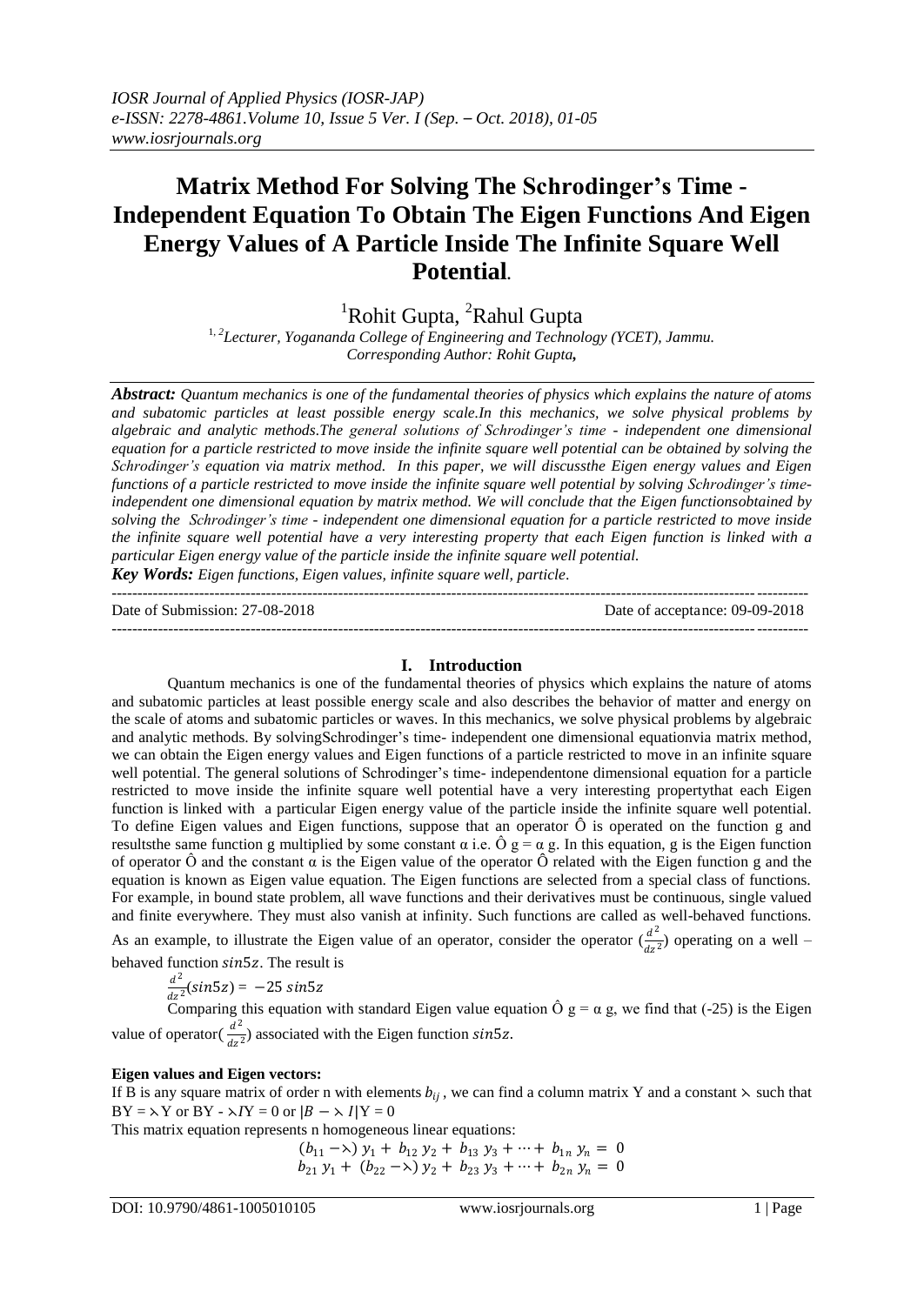………………………………………………………<sup>1</sup> <sup>1</sup> + <sup>2</sup> <sup>2</sup> + <sup>3</sup> <sup>3</sup> + ⋯ + ( −⋋) = 0, which will have a non – trivial solution only if the determinant of the coefficients vanishes i.e.

$$
\begin{vmatrix} (b_{11} - \lambda) & b_{12} \dots \dots & b_{1n} \\ b_{21} & (b_{22} - \lambda) \dots & b_{2n} \\ \dots \dots & \dots & \dots \\ b_{n1} & b_{n2} \dots \dots & b_{nn} \end{vmatrix} = 0
$$

 $y_2$  $\ddot{y}_n$ 

When we expand the determinant we will get n<sup>th</sup> degree equation in  $\lambda$ , which is known as characteristic equation of the matrix B. The roots of the characteristic equation of matrix B i.e.  $\lambda_i$  (where  $i = 1, 2, 3, \dots, n$ ) are called Eigen values or latent roots. Corresponding to each Eigen value, the characteristic equation of matrix B will  $y_1$ 

have a non-zero solution  $Y =$ 

(a column matrix),which is known as Eigen vector.

#### **Formulation:**

#### **Infinite Square well potential:**

A potential well is a potential energy function with a minimum. If a particle is left in this potential well and the total energy of the particle is less than the height of the potential well, then we can say that the particle is confined inside the potential well. In classical mechanics, a particle confined inside the potential well can vibrate to and fro but cannot leave the well. In quantum mechanics, such a confined particle is called a bound state. Considering a particle restricted to move in the region  $0 < z < a$ . It can move freely within the region  $0 < z$  $\lt$  a, but acted upon by strong forces at  $z = 0$  and  $z = a$ . Therefore, the particle never crosses to the right to the regionz  $> a$ , or to the left of the region  $z < 0$ . It means that the potential energy of the particle is zero in the region  $0 < z < a$ , and rises to infinity at  $z = 0$  and  $z = a$ . Sucha situation is called one – dimensional potential box. Therefore, a square well potential  $V(z)$  of infinite height (shown in figure 1) is defined as V (z) = 0 for  $0 < z < a$ 

 $=\infty$  for  $z \le 0$  and  $z \ge a$ .



The time - independent Schrodinger'sequation in one dimension is written as:

$$
D_z^2 \psi(z) + \frac{2m}{\hbar^2} \{E - V(z)\} \psi(z) = 0 \dots \dots \dots (1) \qquad D_z \equiv
$$

This equation is second-order linear differential equation. In equation (1),  $\psi(z)$  is probability wave function of ∂z the particle and V  $(z)$  is the potential energy. Now we will solve equation (1) to obtain Eigen energy values and Eigen functions of a particle in an infinite square well potential.

For a particle inside the infinite square well potential,  $V(z) = 0$ 

Substitute this value of potential in equation (1), we get

$$
D_z^2 \psi(z) + \frac{2m}{\hbar^2} E \psi(z) = 0 \dots (2)
$$

Where z belongs to [0, a] with boundary conditions  $\psi(0) = \psi(a) = 0$ .

For convenience, let us substitute 2m  $\frac{2m}{\hbar^2} E = k^2 \dots (3)$ Therefore, equation (2) becomes  $D_z^2 \psi(z) + k^2 \psi(z) = 0 \dots (4)$ Let us substitute  $\psi(z) = \psi_1(z)$  and  $D_z \psi_1(z) = \psi_2(z) \dots \dots \dots \dots (5)$ 

DOI: 10.9790/4861-1005010105 www.iosrjournals.org 2 | Page

∂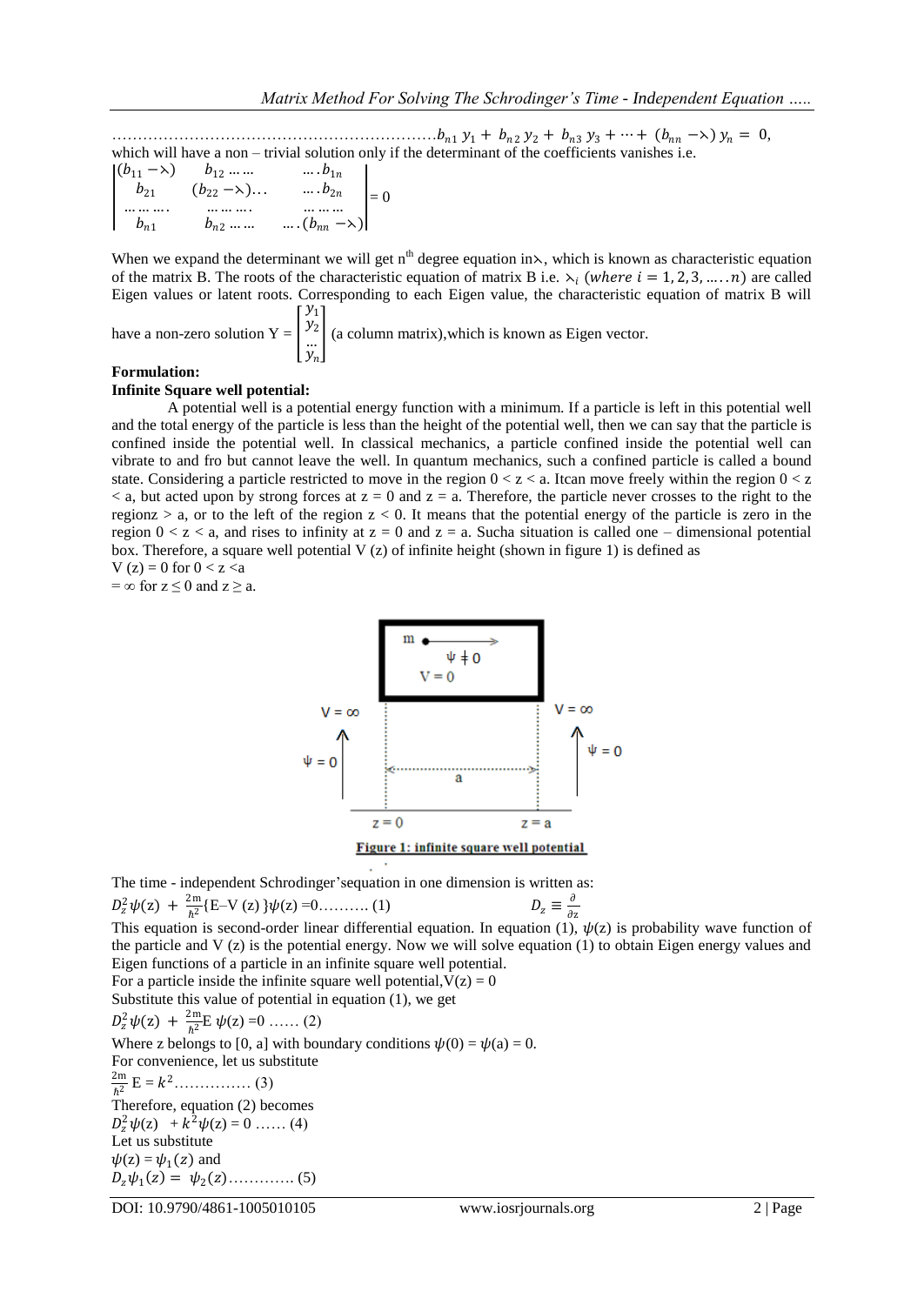We can rewrite equation (4) as  $D_z \psi_2(z) + k^2 \psi_1(z) = 0$ Or  $D_z \psi_2(z) = -k^2 \psi_1(z) \dots \dots \dots \dots (6)$ Differential equations (5) and (6) can be written in single matrix formas  $D_{z} \left[\psi_{1}(z)\right]$  $\begin{bmatrix} \psi_1(z) \\ \psi_2(z) \end{bmatrix} = \begin{bmatrix} 0 & 1 \\ -k^2 & 0 \end{bmatrix}$  $\begin{bmatrix} 0 & 1 \\ -k^2 & 0 \end{bmatrix} \begin{bmatrix} \psi_1(z) \\ \psi_2(z) \end{bmatrix}$  $\frac{\varphi_1(z)}{\psi_2(z)}$ The characteristic equation of  $\begin{bmatrix} 0 & 1 \\ 0 & 2 \end{bmatrix}$  $\begin{bmatrix} 0 & 1 \\ -k^2 & 0 \end{bmatrix}$  is  $\begin{vmatrix} 0 & -\lambda & 1 \\ 1 & -\lambda & 0 \end{vmatrix}$  $\begin{vmatrix} 2 & 1 \\ -k^2 & 0 - \lambda \end{vmatrix} = 0$ Solving the determinant, we get  $\lambda^2 + k^2 = 0$ Or  $\lambda = \pm i k$ Now the Eigen vector for  $\lambda = i k$  is given by  $\begin{bmatrix} 0 - i k & 1 \ 1 - i k & 0 \end{bmatrix}$  $\begin{bmatrix} -i & k & 1 \\ -k^2 & 0 & -i & k \end{bmatrix} \begin{bmatrix} z_1 \\ z_2 \end{bmatrix}$  $\begin{bmatrix} z_1 \\ z_2 \end{bmatrix} = \begin{bmatrix} 0 \\ 0 \end{bmatrix}$  $\int_{0}^{0}$ Applying elementary transformation  $R_2 \rightarrow R_2 + i k R_1$ , we can write  $\begin{bmatrix} -i & k & 1 \\ 0 & 0 \end{bmatrix}$  $\begin{bmatrix} i & k & 1 \\ 0 & 0 \end{bmatrix} \begin{bmatrix} z_1 \\ z_2 \end{bmatrix}$  $\begin{bmatrix} z_1 \\ z_2 \end{bmatrix} = \begin{bmatrix} 0 \\ 0 \end{bmatrix}$  $\int_{0}^{0}$ This results  $-i k z_1 + z_2 = 0$ Or  $\begin{bmatrix} z_1 \\ z_2 \end{bmatrix}$  $\begin{bmatrix} z_1 \\ z_2 \end{bmatrix} = \begin{bmatrix} 1 \\ i \end{bmatrix}$  $\left[\begin{array}{c} 1 \\ i \end{array}\right]$ And the Eigen vector for  $\lambda = -i k$  is given by  $\begin{bmatrix} 0+i & k & 1 \\ 1-i & 0 & 1 \end{bmatrix}$  $\begin{bmatrix} + i k & 1 \\ -k^2 & 0 + i k \end{bmatrix} \begin{bmatrix} z_1 \\ z_2 \end{bmatrix}$  $\begin{bmatrix} z_1 \\ z_2 \end{bmatrix} = \begin{bmatrix} 0 \\ 0 \end{bmatrix}$  $\int_{0}^{0}$ Applying elementary transformation  $R_2 \rightarrow R_2$  - i  $kR_1$ , we can write  $\begin{bmatrix} i & k & 1 \\ 0 & 0 \end{bmatrix}$  $\begin{bmatrix} k & 1 \\ 0 & 0 \end{bmatrix} \begin{bmatrix} z_1 \\ z_2 \end{bmatrix}$  $\begin{bmatrix} z_1 \\ z_2 \end{bmatrix} = \begin{bmatrix} 0 \\ 0 \end{bmatrix}$  $\int_{0}^{0}$ This results  $i k z_1 + z_2 = 0$ Or  $\int_{z_1}^{z_1}$  $\begin{bmatrix} z_1 \\ z_2 \end{bmatrix} = \begin{bmatrix} 1 \\ -i \end{bmatrix}$  $\begin{bmatrix} 1 \\ -i \end{bmatrix}$ The matrix of Eigen vectors is  $\begin{bmatrix} 1 & 1 \\ 1 & 1 \end{bmatrix}$  $\begin{bmatrix} 1 & 1 \\ i & k \end{bmatrix}$ Let  $P = \begin{bmatrix} 1 & 1 \\ 1 & 1 \end{bmatrix}$  $\begin{bmatrix} 1 & 1 \\ i & -i \end{bmatrix}$ , then the inverse matrix of P is given by P<sup>-1</sup> = 1 2 1 2 1 2 −1  $2ik$  . Now we have to find  $Pe^{\lambda z}P^{-1}$ .  $Pe^{\lambda z}P^{-1} = \begin{bmatrix} 1 & 1 \ \frac{i}{2} & \frac{i}{2} \end{bmatrix}$  $\begin{bmatrix} 1 & 1 \ i \ k & -i \ k \end{bmatrix} \begin{bmatrix} e^{i k z} & 0 \ 0 & e^{-i k} \end{bmatrix}$ 0  $e^{-ikz}$ 1 2 1 2 1 2 −1  $2ik$  $\overline{\phantom{a}}$  $=\begin{bmatrix} e^{i k z} & e^{-i k z} \end{bmatrix}$  $\begin{bmatrix} e & e \\ ike^{i kz} & -i ke^{-i kz} \end{bmatrix}$ 1 2 1 2 1 2 −1 2ik  $\overline{\phantom{a}}$ = 1  $\frac{1}{2}(e^{i k z} + e^{-i k z})$   $\frac{1}{2i}$  $\frac{1}{2ik} (e^{i k z} - e^{-i k z})$ ik  $\frac{1}{2}(e^{i k z} - e^{-i k z})$   $\frac{1}{2}$  $\frac{1}{2}(e^{i k z} + e^{-i k z})$  $\overline{\phantom{a}}$  $=$   $\overline{ }$ 1  $\frac{1}{2}(e^{i k z} + e^{-i k z})$   $\frac{1}{2i}$  $\frac{1}{2ik}(e^{ikz}-e^{-ikz})$  $-k$  $\frac{-k}{2i}(e^{i k z} - e^{-i k z}) \frac{1}{2}$  $\frac{1}{2}(e^{i k z}+e^{-i k z})$ I  $=\begin{bmatrix} \cos kz & \frac{1}{k} \end{bmatrix}$  $\frac{1}{k}$ sin kz −ksin kz ⊂os kz  $\overline{\phantom{a}}$ 

Applying initial condition i.e.  $\psi_1(0) = \psi(0) = 0$  and since  $\psi_2(0) = D_z \psi(0)$  is constant, therefore substituting  $\psi_2(0) = D_z \psi(0) = C$  (a constant), we can write

$$
\begin{bmatrix} \psi_1(z) \\ \psi_2(z) \end{bmatrix} = \begin{bmatrix} \cos kz & \frac{1}{k} \sin kz \\ -k \sin kz & \cos kz \end{bmatrix} \begin{bmatrix} 0 \\ C \end{bmatrix}
$$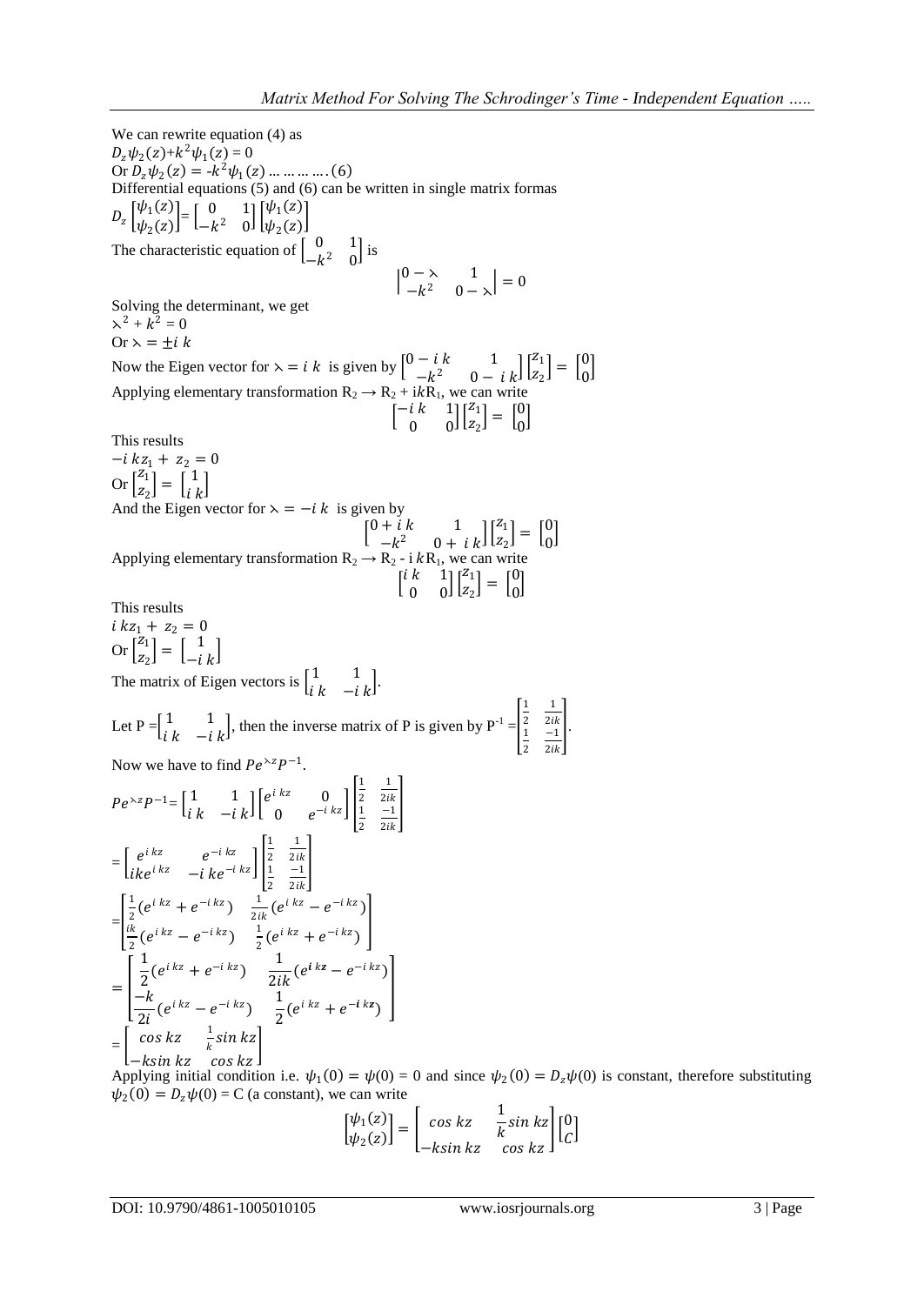Or  $\left[\frac{\psi_1(z)}{\psi_1(z)}\right]$  $\begin{bmatrix} \psi_1(z) \\ \psi_2(z) \end{bmatrix} =$  $\mathcal{C}_{0}^{(n)}$  $\frac{S}{k}$ sin kz Ccos kz  $\overline{\phantom{a}}$ This equation results  $\psi_1(z) = \frac{c}{k}$  $\frac{c}{k}$ sin kz Or (z) = ……….. (7) And  $\psi_2(z) = \text{C} \cos kz$ Or (z) = …………. (8)

Applying boundary condition:  $\psi(a) = 0$ , equation (7) gives  $\frac{c}{k}$  Sin (k a) = 0

Since C cannot be equal to zero because for  $C = 0$ ,  $\psi(z) = 0$ . This means that particle is not present inside the infinite square well potential which is not possible.

Therefore,  $sin (k a) = 0$ 

Or ka =  $n \pi$ , where n is a positive integer. Or  $k = \frac{n\pi}{a}$  ------------- (9)

Substitute the value of k from equation (9) in equation (7), we get

 $\psi(z) = \frac{c}{\frac{n\pi}{a}}$  $\sin\left(\frac{n\pi}{a}z\right)$ .......... (10)

Where C is normalization constant.

# **Eigen energy values:**

Substitute the value of k from equation (9) in equation (3), we get 2

$$
\left(\frac{n\pi}{a}\right)^2 = \frac{2mE}{\hbar^2}
$$

Solving, we get  $E = \frac{n^2 \pi^2 \hbar^2}{2m_e^2}$ 

Borving, we get  $E = \frac{2ma^2}{2ma^2}$ <br>Replacing E by E<sub>n</sub> for different values of quantum number n, we have

 $E_n = \frac{n^2 \pi^2 \hbar^2}{2m \pi^2}$ 2m <sup>2</sup> ………. (11)

This equation provides the Eigen Energy values of the particle in an infinite square well potential. The above equation indicates that a particle restricted to move inside a certain region can have only certain values of energy. In other words energy quantization is a consequence of restricting a micro particle to a certain region. The minimum possible energy possessed by the particle inside the infinite square well potential is called Ground State or Zero Point Energy. The energy of the particle inside the infinite square well potential will be minimum at n = 1. This is because if n = 0, then  $\psi_0(z) = 0$  everywhere inside the infinite square well potential and then probability density inside the infinite square well potential,  $|\psi_0(z)|^2 = 0$ , which means that particle is not present inside the infinite square well potential. Hence  $E = 0$  is not allowed. This means that the particle cannot have zero total energy inside the infinite square well potential, so it cannot be at rest inside the infinite square well potential quantum mechanically.

For n=1,  $E_1 = \frac{\pi^2 h^2}{2m a^2}$ 2m 2

This equation provides the Ground State or Zero Point Energy of particle in an infinite square well potential.

# **Determination of constant normalization constant C:**

Since the probability density between  $z = 0$  and  $z = a$ , is one, because the particle is somewhere within this boundary, that is inside the infinite square well potential. Hence applying normalization condition, we can write

 $\int_{z=0}^{z=a} \psi(z) \psi(z) dz = 1$  .......(12)  $y_{z=0}$   $\varphi(z)$   $\varphi(z)$  as  $\pi$  ........(12)<br>Where  $\psi(z)$  is the complex conjugate of  $\psi(z)$ . Using equation (10) in equation (12), we can write  $\left(\frac{C}{\frac{n\pi}{a}}\right)$ )  $^{2} \int_{7-0}^{z=a} \sin^{2} \left(\frac{n\pi}{a}\right)$  $\lim_{z=0}^{z=a} \sin^2 \left( \frac{n\pi}{a} z \right)$  $\int_{z=0}^{z=a} \sin^2 \left(\frac{\pi}{a} z\right) dz = 1$ Or  $\left(\frac{C}{\frac{n\pi}{a}}\right)$ )  $^{2} \int_{z=0}^{z=a} \frac{1}{2}$  $\frac{1}{2}[1-\cos\left(\frac{2n\pi}{a}\right)]$  $\frac{z=a}{z=0} \frac{1}{2} [1 - \cos \left( \frac{2n\pi}{a} z \right)]$  $\sum_{z=0}^{2-a} \frac{1}{2} [1 - \cos \left( \frac{2\pi n}{a} z \right)] dz = 1$ 

Solving the integration and rearranging, we get

$$
C = \frac{n\pi}{a} \left(\frac{2}{a}\right)^{1/2} \dots \dots \dots \dots \dots (13)
$$

 **Normalized wave function (Eigen Functions):** Substitute the value of C from equation (13) in equation (10), we get  $\psi(z) = \left(\frac{2}{a}\right)^{1/2} \sin \left(\frac{n\pi}{a}z\right)$